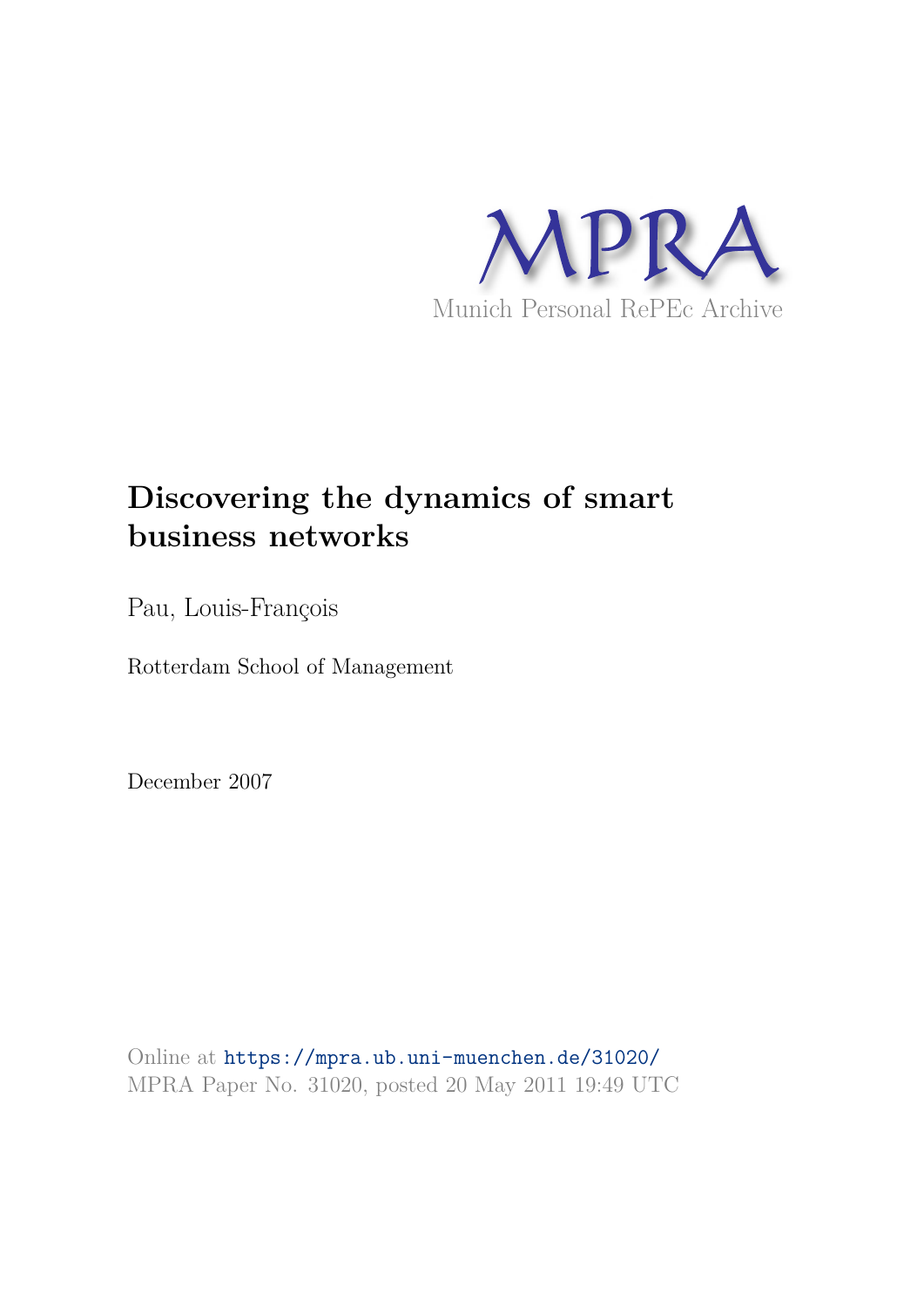## **Discovering the Dynamics of Smart Business Networks**

**L-F Pau** 

| <b>ERIM REPORT SERIES RESEARCH IN MANAGEMENT</b> |                                                      |                  |  |
|--------------------------------------------------|------------------------------------------------------|------------------|--|
| <b>ERIM Report Series reference number</b>       | ERS-2007-081-LIS                                     |                  |  |
| Publication                                      | December 2007                                        |                  |  |
| Number of pages                                  | 5                                                    |                  |  |
| Persistent paper URL                             | http://hdl.handle.net/1765/10732                     |                  |  |
| Email address corresponding author               | lpau@rsm.nl                                          |                  |  |
| Address                                          | Erasmus Research Institute of Management (ERIM)      |                  |  |
|                                                  | RSM Erasmus University / Erasmus School of Economics |                  |  |
|                                                  | Erasmus Universiteit Rotterdam                       |                  |  |
|                                                  | P.O.Box 1738                                         |                  |  |
|                                                  | 3000 DR Rotterdam, The Netherlands                   |                  |  |
|                                                  | Phone:                                               | + 31 10 408 1182 |  |
|                                                  | Fax: The Sea                                         | + 31 10 408 9640 |  |
|                                                  | Email:                                               | info@erim.eur.nl |  |
|                                                  | Internet:                                            | www.erim.eur.nl  |  |

Bibliographic data and classifications of all the ERIM reports are also available on the ERIM website: www.erim.eur.nl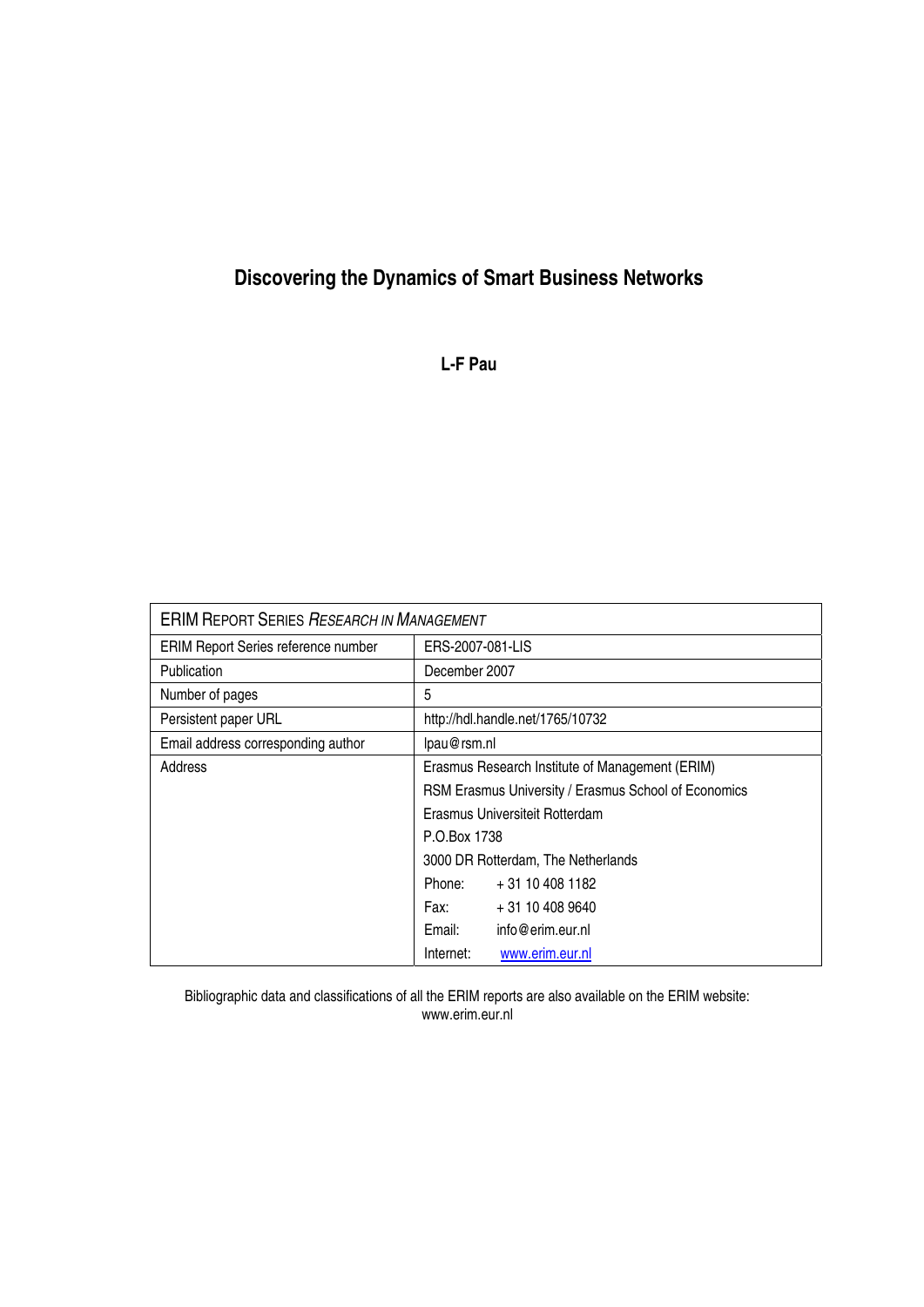## **E**RASMUS **R**ESEARCH **I**NSTITUTE OF **M**ANAGEMENT

## REPORT SERIES RESEARCH IN MANAGEMENT

| <b>ABSTRACT AND KEYWORDS</b> |                                                                                                                                                                                                                                                                                                                                                                                                                                                                                                                                                                                                                                                                                                                                                                                                                                                                                                                                                                                  |  |
|------------------------------|----------------------------------------------------------------------------------------------------------------------------------------------------------------------------------------------------------------------------------------------------------------------------------------------------------------------------------------------------------------------------------------------------------------------------------------------------------------------------------------------------------------------------------------------------------------------------------------------------------------------------------------------------------------------------------------------------------------------------------------------------------------------------------------------------------------------------------------------------------------------------------------------------------------------------------------------------------------------------------|--|
| Abstract                     | In an earlier paper, was discussed the necessary evolution from smart business networks, as<br>based on process need satisfaction and governance, into business genetics [1] based on<br>strategic bonds or decay and opportunistic complementarities. This paper will describe an<br>approach and diffusion algorithms whereby to discover the dynamics of emergent smart<br>business network structures and their performance in view of collaboration patterns over time.<br>Some real life early analyses of dynamics are discussed based on cases and date from the high<br>tech sector. Lessons learnt from such cases are also given on overall smart network dynamics<br>with respect to local interaction strategies, as modelled like in business genetics by individual<br>partner profiles, goals and constraints. It shows the weakness of static "business operating<br>systems", as well as the possibly destabilizing clustering effects amongst nodes linked to |  |
| Free Keywords                | filtering, evaluation and own preferences.<br>smart business networks, business genetics, network performance, SBN, dynamics                                                                                                                                                                                                                                                                                                                                                                                                                                                                                                                                                                                                                                                                                                                                                                                                                                                     |  |
| Availability                 |                                                                                                                                                                                                                                                                                                                                                                                                                                                                                                                                                                                                                                                                                                                                                                                                                                                                                                                                                                                  |  |
|                              | The ERIM Report Series is distributed through the following platforms:<br>Academic Repository at Erasmus University (DEAR), DEAR ERIM Series Portal<br>Social Science Research Network (SSRN), SSRN ERIM Series Webpage<br>Research Papers in Economics (REPEC), REPEC ERIM Series Webpage                                                                                                                                                                                                                                                                                                                                                                                                                                                                                                                                                                                                                                                                                       |  |
| Classifications              | The electronic versions of the papers in the ERIM report Series contain bibliographic metadata<br>by the following classification systems:<br>Library of Congress Classification, (LCC) LCC Webpage<br>Journal of Economic Literature, (JEL), JEL Webpage<br><b>ACM Computing Classification System CCS Webpage</b><br>Inspec Classification scheme (ICS), ICS Webpage                                                                                                                                                                                                                                                                                                                                                                                                                                                                                                                                                                                                           |  |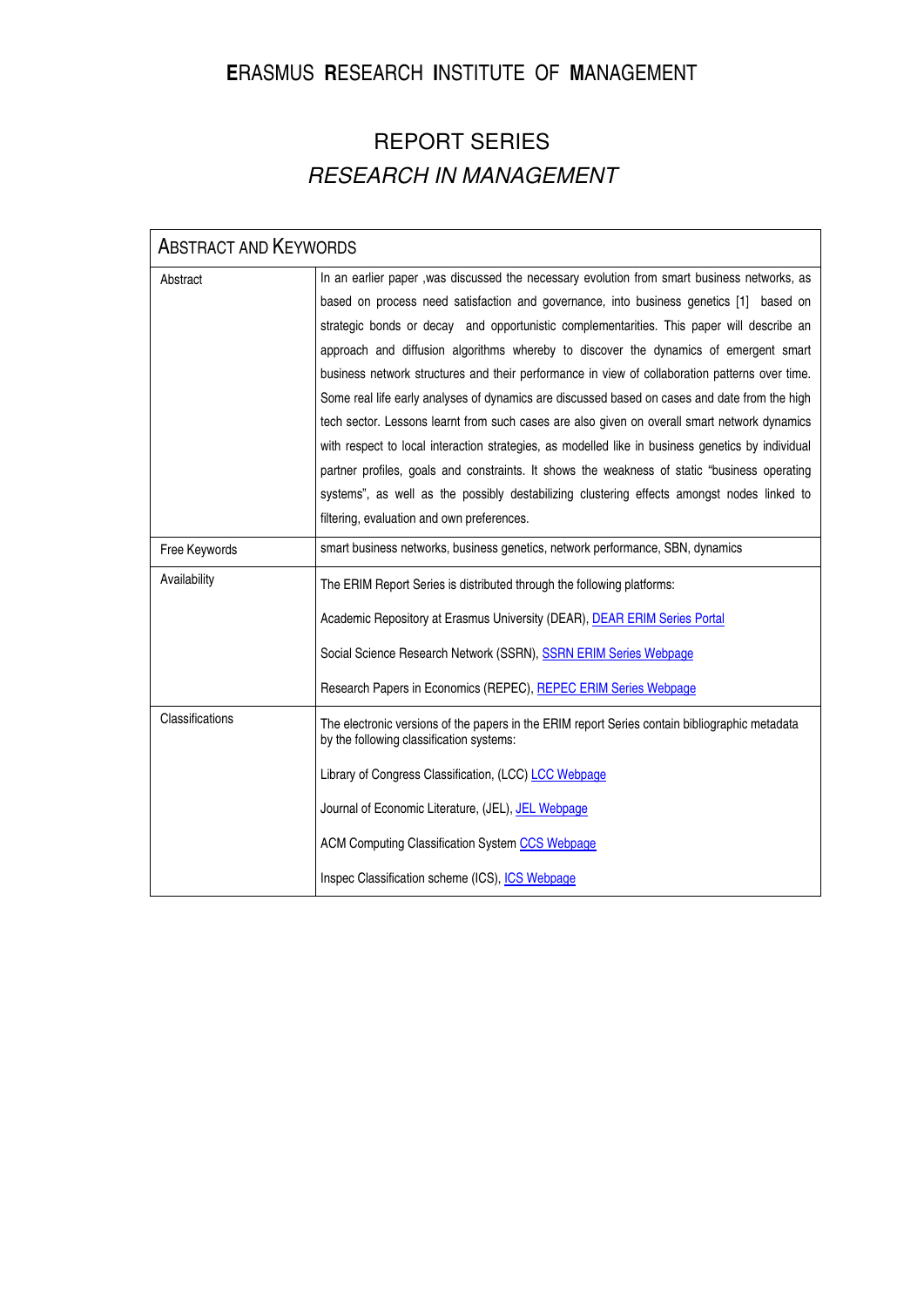# **Discovering the dynamics of smart business networks**

Prof L-F Pau, Rotterdam school of management, POBox 1738, NL 3000 DR Rotterdam, lpau@rsm.nl

#### Abstract:

In an earlier paper ,was discussed the necessary evolution from smart business networks ,as based on process need satisfaction and governance, into business genetics [1] based on strategic bonds or decay and opportunistic complementarities . This paper will describe an approach and diffusion algorithms whereby to discover the dynamics of emergent smart business network structures and their performance in view of collaboration patterns over time. Some real life early analyses of dynamics are discussed based on cases and date from the high tech sector .Lessons learnt from such cases are also given on overall smart network dynamics with respect to local interaction strategies , as modelled like in business genetics by individual partner profiles ,goals and constraints . It shows the weakness of static "business operating systems", as well as the possibly destabilizing clustering effects amongst nodes linked to filtering , evaluation and own preferences .

## **INTRODUCTION**

In a smart business network theory , one key attribute of the definitions is "quick connect- quick disconnect " which reflects more an intended characteristic than a design result sofar .In the business world reality , each node of such a network has different granularities , from project , to business unit , to a joint venture , where the nodes are self-organizing while they interact through different classes of business related exchanges and trades .But both the autonomous nodes and the relationships are evolving dynamically over time ,as a result of their local and global interactions .The events happening between two or more nodes as a result of the relationships have different time perspectives as well which altogether blur the notion of "quick connect-quick disconnect "; these different time perspectives while blended constitute the dynamics of the smart business network : some are lasting financial or IPR dependencies ,some are medium term business transaction processes, while finally some are real-time information exchange processes . The autonomy of the nodes is defined when each node determines its own behaviours rather than a fixed business process, and when they operate based on local information with no direct influence of any global information . his assumption of autonomy has to be made as long as a smart business network has not instituted governance rules, the time validity of which is an open question if there is "quick –quick disconnect "! This leads to the aims of the present paper: (a) to discover the dynamics of emergent smart business network structures; this not only involves the topological changes in he network and the activities happening in it, but also addresses the changes in the nodes behaviours / profiles and possibly network performance (b) to model such dynamics in view of simulation, forecasting or estimation of parameters to be used in other analysis methods such as business genetics [1].

## **RELATED WORK**

Research on social networks has been carried out for a long time, and aims primarily on analyzing relative positions of individual nodes and their corresponding roles and functions, with resulting characterization of network topology and evolution.In this context, centrality metrics based on the connection degree of any given node to others in an existing network, have been widely used [5], also in he context of smart business networks [ 11 ]. Sector specific analyses have been carried out, e.g. about systemic risks in the financial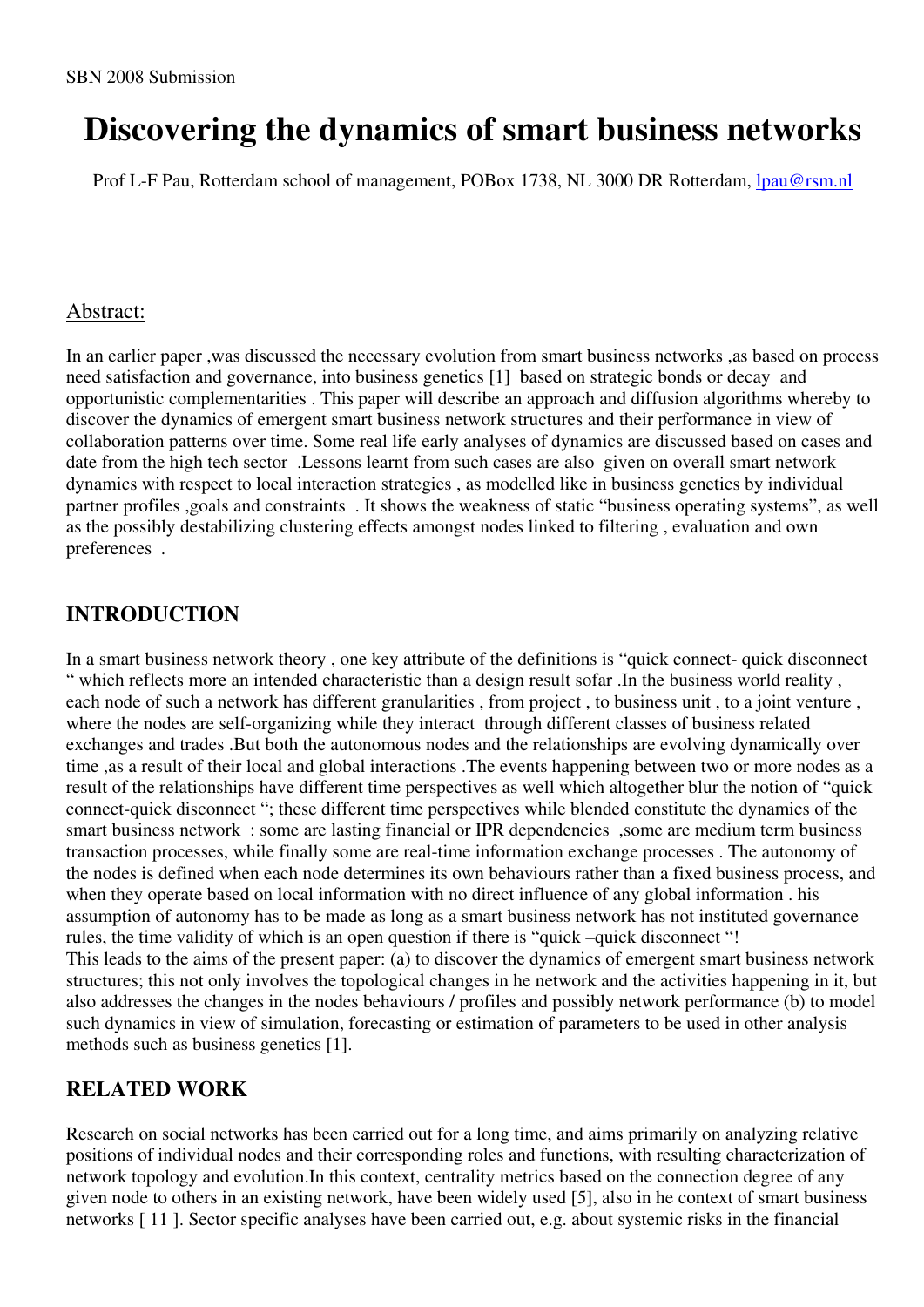banking systems by varying he levels of capitalization, interconnectivity degrees ,and sizes of interbank exposures [2] . Small world high clustering and scale free topologies (where the distribution of connections follow a power-law distribution) have also been widely researched and popularized [6]; extensions have been made to transitive linking into an acquaintance network [7] as well as to epidemiological models [4] [8]. In social dynamic networks, a meta-matrix describes the relations between nodes with probabilistic attributes or agents are used [9] extending the seminal random graphs of Erdös and Rényi [10].

## **PROPOSED APPROACH**

But such approaches have only captured partial aspects of the dynamics found in smart business networks .They do not reflect the sequential decomposition or recomposition of tasks , nor the "tiering" effect where some subgroups in the smart business network have higher probabilities of having relationships [2] and may also have comparable attributes such as size . It is necessary to address also the autonomous decisions, different time perspectives, the transaction processes, as well as constraints. The constraints are both time constraints attached to service execution, as well as resource constraints and minimum benefits. With such assumptions one can get a better understanding of how the smart business network evolves and could evolve over time, and on how better performance can be achieved based on certain local interaction strategies.

It is also assumed that all transactions between the nodes have the following steps: filtering, evaluation of the transaction, transaction fulfillment and propagation, and evolution of the node profile, as described below. The filtering splits the transaction request into one part which could be fulfilled by the node, and the remaining tasks .Next, based on its profile and the reward from that part of the transaction , the node will judge whether to accept the request and propagate the remaining subtasks to its neighbours .If the transaction request is declined, the relationship between the node and its partner node who sends the request is downgraded .Once the initial service leading to transactions has been completed in full , there is a reward to all the nodes who were involved in accomplishing the service ,and he set of relationships are strengthened . With the above mentioned model, a smart business network performance can be defined as the proportion of service requests which are finished, by the average relationship degree inside the network, and by average speed of execution.

## **SMART BUSINESS NODE PROFILE AND UPDATING**

#### Dynamic node profile

Each node is characterized by a dynamic profile, which includes:

i.-the nodes ability to accomplish various tasks under certain constraints on each; the tasks are characterized by: quality level, cost, workload, execution speed

ii.-the cumulative rewards  $p(i, t)$  earned from past transaction interactions

iii.-degree of cooperation c(i) , which is a slowly changing parameter describing how often the node accepts partial transaction execution ; it can have a second parametric field to indicate if a high utility, such as profit margin, is required to accept tasks.

iv.-partnership degree d(i ,j,t) indicates for any pair of nodes the number of service executions both have been involved in ,adjusted for establishing new partnerships; a strong partnership facilitates future cooperation and reduces set up costs .

It should be emphasized that ii, and iv. are time- and service flow dependent.

#### Extend or reduce set of interacting nodes

The nodes with high cumulative rewards from ii. will consume some of these in establishing new relationships with new nodes in the smart business network. That is, node (i) will add a relationship to node (j) according e.g. to the following diffusion process:

 $d(i, j, t+1) = k1 * p(i, t)$  (Eq. 1)

$$
p(i, t+1) = p(i, t) - d(i, j, t)
$$
 (Eq. 2)

where  $0 \le k1 \le 1$  is a constant, and the above updates must be made, assuming autonomy, only for nodes j not involved in the current. service execution .If furthermore such nodes have refused to participate in this current service execution: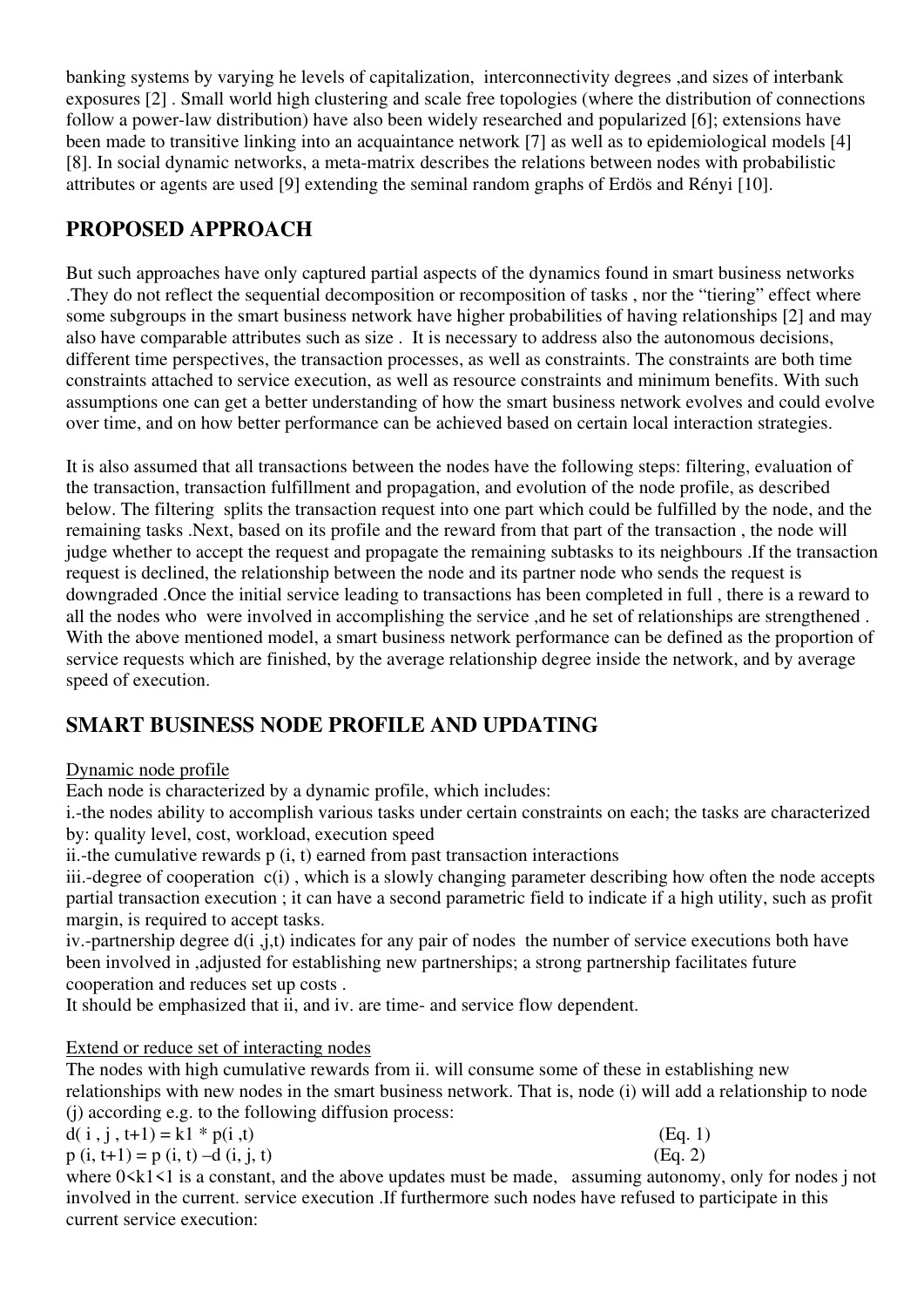#### $d(i, j, t+1)=k2*d(i, j, t)$  (Eq. 3)

where  $0 \le k2 \le 1$  is a penalty coefficient. If the partnership degree  $d(i, j, t)$  becomes lower than some threshold, the relationship will break .

### Task acceptance rules

When receiving a transaction request, any node must not only filter it , but also decide whether not to accept it .Is assumed an extra cost of cooperation between nodes .His cost is low when the partnership degree is high ,and inversely he cost will be high if current partnership degree is low .Although the rewards from fulfilling the filtered tasks may be higher than the sum of the cost of executing these tasks , including cooperation costs , the node may still not accept the task based on an individual profit margin constraint .

#### Local selection / interaction strategy

Each node having accepted part of a transaction based on its filtering, it must decide which cooperating node to send the residual tasks to .Intuitively, the node will select a node with a high cooperative degree and a high partnership degree between them, that is choose h where  $(c(h) * d(i, h, t))$  is maximum amongst all nodes not involved yet in the same service execution.

## **RULES FOR TASK FILTERING AND EVALUATION**

Within the framework of the above model, a diversity of modular rules can be considered whereby the task filtering is carried out subject to applicable constraints, and whereby the rewards are recalculated .They influence both the list of tasks a node can finish, the costs involved, as well as the rewards level expected from greedy nodes with low cooperation degree.

Likewise a diversity of modular interaction rules for the selection of the cooperating nodes may be tested.

## **DISCOVERING THE DYNAMICS OF AN EXISTING SMART BUSINESS NETWORK EVOLUTION**

In this case ,the incoming time dependent processes of service requests and task decompositions at each node have to be known , like the network topology over time , the constraints of each node and rewards at each node .On this basis, and given assumed initial values , one can estimate k1, k2 and c(i) (subject to numerical non under determinism) . Whereas traditional methods would yield centrality, clustering and connection metrics, this analysis provides the distribution of the cooperation degrees c (i). When real data are used, normally all service requests are treated as fulfilled (unless data exist for unfilled service requests), thus the proportion of accomplished services is one.

Even more interesting, one can estimate the degree of smart network stability which is computed based on the proportion of the changed partnerships of the nodes. Specifically, we define the degree of network stability as the ratio of the number of node partnerships which have not changed over a certain time interval, to the number of changed partners, this ratio being again multiplied by the difference in the total number of partners within the interval; the number of changed partners is itself the sum of the removed partners and the number of added partners.

In he context of three implementation cases ,the software environment which has been developped, and which serves to implement the discovery of the smart busines network dynamics , has an interresting organizational placement in the corporate audit function . The busines units initiating, or involved in, partnerships , only keep the track records (in BPM, ERP and order management systems) of single or repeated relationships. The accounting units do not have task fulfillment data .The audit function however keeps track records over varying relationships across different business units, and has matching data against both orders received and procuremnt expenses, besides having access to contractual details . .

## **SIMULATING THE SMART NETWORK DYNAMICS IN VIEW OF SELECTION OF PARTNER SELECTION RULES**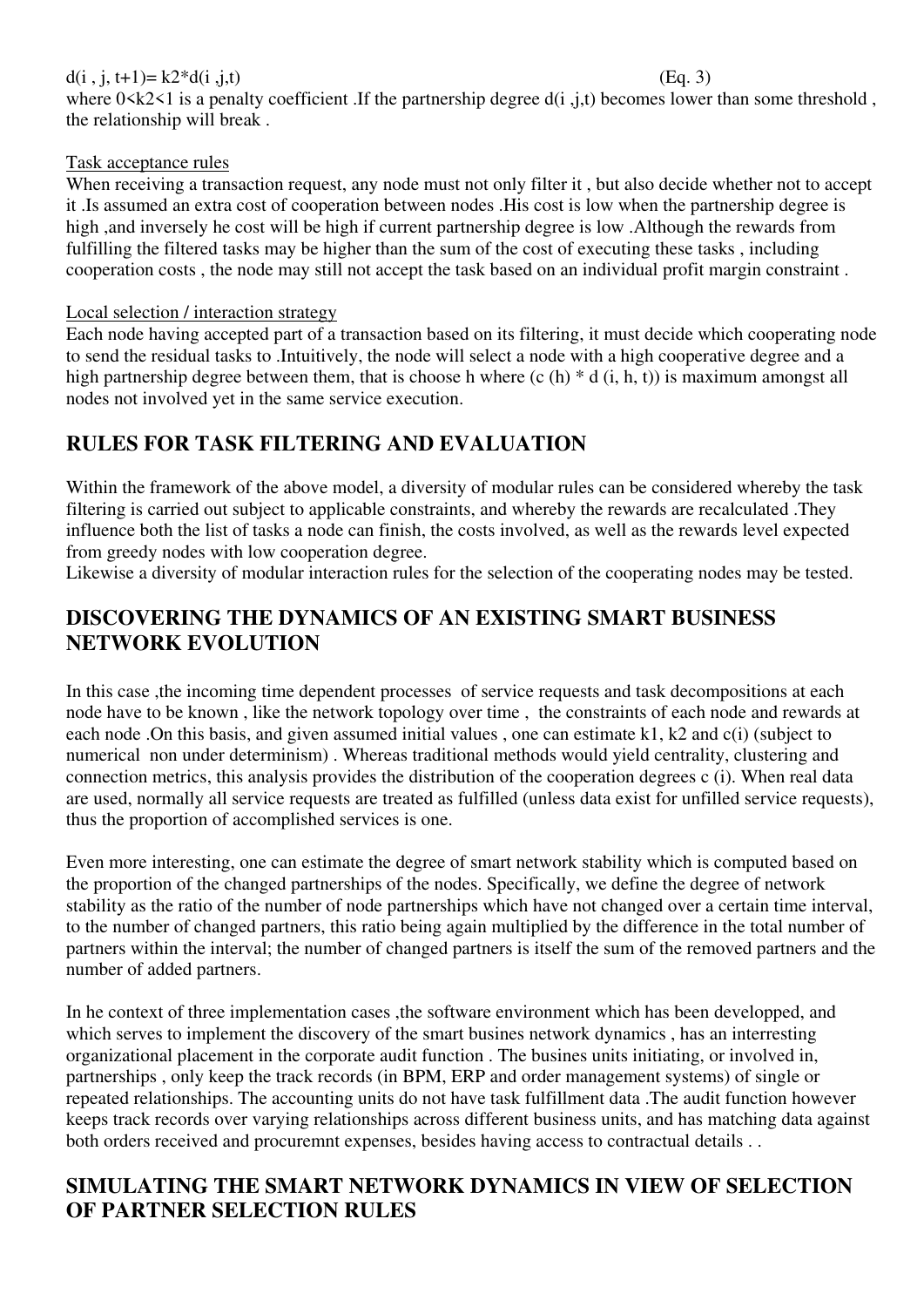Simulation is not the aim of this paper .However, one should state that the above model can obviously also be used for a simulation, as many other business process models , if inversely k1 , k2 and the c(i) values are assumed given ,besides basic smart business network starting configuration and process characteristics . In that case, alternative rules for filtering and evaluation can be tested to determine the most suitable in view of a diversity of goals, at either aggregated smart business network level or at the level of a given node. This simulation approach can with advantage be replaced by business genetics of [1] which add more depth to the profile updating equations 1-3 by attraction or repulsion processes. When simulation is applied, obviously the proportion of accomplished services becomes a meaningful network performance indicator.

## **RESULTS FROM DISCOVERY OF DYNAMICS**

From carrying out the dynamics discovery process from three smart network data sets in the high tech area, and besides specific conclusions, some general lessons can be learnt.

First, dynamic context dependence is very high, meaning that no single node in the case smart business networks was or could apply the concept of monolithic "business operating system", envisaged as a time dependent scheduler with priority levels and fixed task allocation strategies, the design of which was shared between the nodes but running different scheduling tasks at each of the nodes. Indeed, each business partner got exposed sooner or later to the cumulated effects of filtering and evaluation by other nodes (even non directly cooperating). In this sense , the analysis shows that the dynamics are much closer to those in a communications network governed by signalling network and some business protocols, as conjectured in [10 ].

More specifically, k1 and k2 change a lot over time intervals; engagement levels k1 are high in the merging phase of a smart business network, then disappear to reappear later when some nodes drop out; penalty levels k2 are low when the smart business network is in an emerging phase as apparently the nodes forgive each other, but high in a mature phase. Cooperative degrees c(i) move from homogeneous distributions to islands, as predicted by business genetics , which means that actually different types of "business operating systems" would have to be considered as operating simultaneously .After long periods of interaction ,the smart network has high clustering and network stability is dynamically changing over time and with respect to local interaction strategies

Next, the "quick connect-quick disconnect" effect could not be analyzed precisely as here is latency built into the diffusion equations 1-3 and no data were available to quantify the node selection delays involved in the evaluation and selection .The only hypothesis which could be formulated was that total average service execution times stay higher than the minimum possible, just because those nodes who in sequence could achieve the minimum service execution time are just not in relationship, or not in good enough relationships to select each other.

Nodes cluster rather fast as a result of service based interactions , again confirming the dislocation and merger process into sub-networks revealed by business genetics .Eventually the clustering coefficient stabilizes in the 0,15-0,20 interval .

The network stability increases with the number of nodes ,and then stabilizes .Also , from d(i ,j,t) values , it appears that his network stability could be improved in some cases or time intervals, if the selection process chose partners with high past cumulated rewards , while nodes that cooperate well in past activities may not provide a satisfying future cooperation ; similar results were found by [2] .

The question remains then about how network stability is in each of the smart network sub networks which have been clustered as a result of interactions? Are the risks not growing [10]?

### **REFERENCES**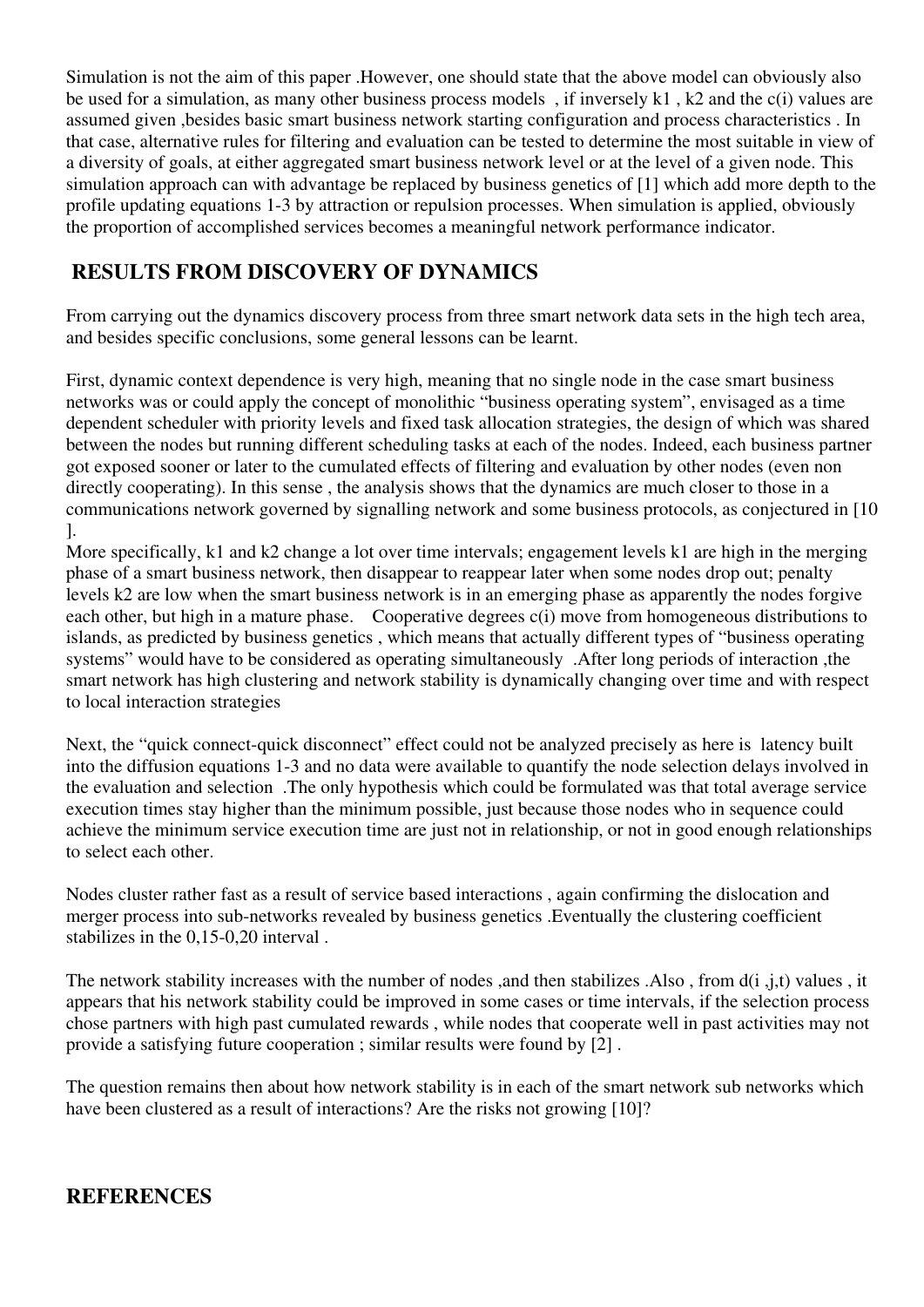[1] L-F Pau (2006), Smart business network design and business genetics, Research report ERIM, Rotterdam school of management, Feb. 2006, http://hdl.handle.net/1765/7319 or http://repub.eur.nl/publications, forthcoming in Harvard Business review

[2] E. Nier, J. Yang, T. Yorulmazer, A. Alentorn (2007) , Network models and financial stability, J. economic dynamics and control, 31, 2033-2060

[3] P.Erdös, A. Rényi (1959), On random graphs, Publicationes Mathematicae, 6, 290-297

[4] F.Allen, D.Gale (2000), Financial contagion, J. Political economy, 108, 1-33

[5] P. Bonacich (1987), Power and centrality: a family of measures, Amer. J. Sociology, 92, 1170-1182

[6] S. Milgram (1967), The small world problem, Psychology Today, 2, 60-67

[7] H. Ebel, J. Davidsen, S. Bornholt (2002), Dynamics of social networks, Compl.Adapt. Systems, Part I, 8, 24-27

[8] M.Kuperman, G. Abamson (2001), Small world effect in an epidemiological model, Phys. Rev. Letters, 86, 2909-2912

[9] K.Carley (2003), Dynamic network analysis, in: Dynamic social network modelling and analysis: Workshop summary and papers, 133

[10] L-F Pau (2005), Smart business networks: architectural aspects and risks, in: Alexander Clemm , Olivier Feston (Eds) ,Proc. 9 th Intl IEEE/IFIP Conference on Information management (IM 2005) , Nice 16-20/05/2005 , IEEE Publications, Piscataway, NY , pp 151-155

[11] D. Braha, Y. Bar-Yam (2005), Information flow structure in large scale product development organizational networks, Chapter 8 in P Vervest, E.van Heck, L-F Pau (Eds), Smart business networks, Springer ,Berlin , 105-125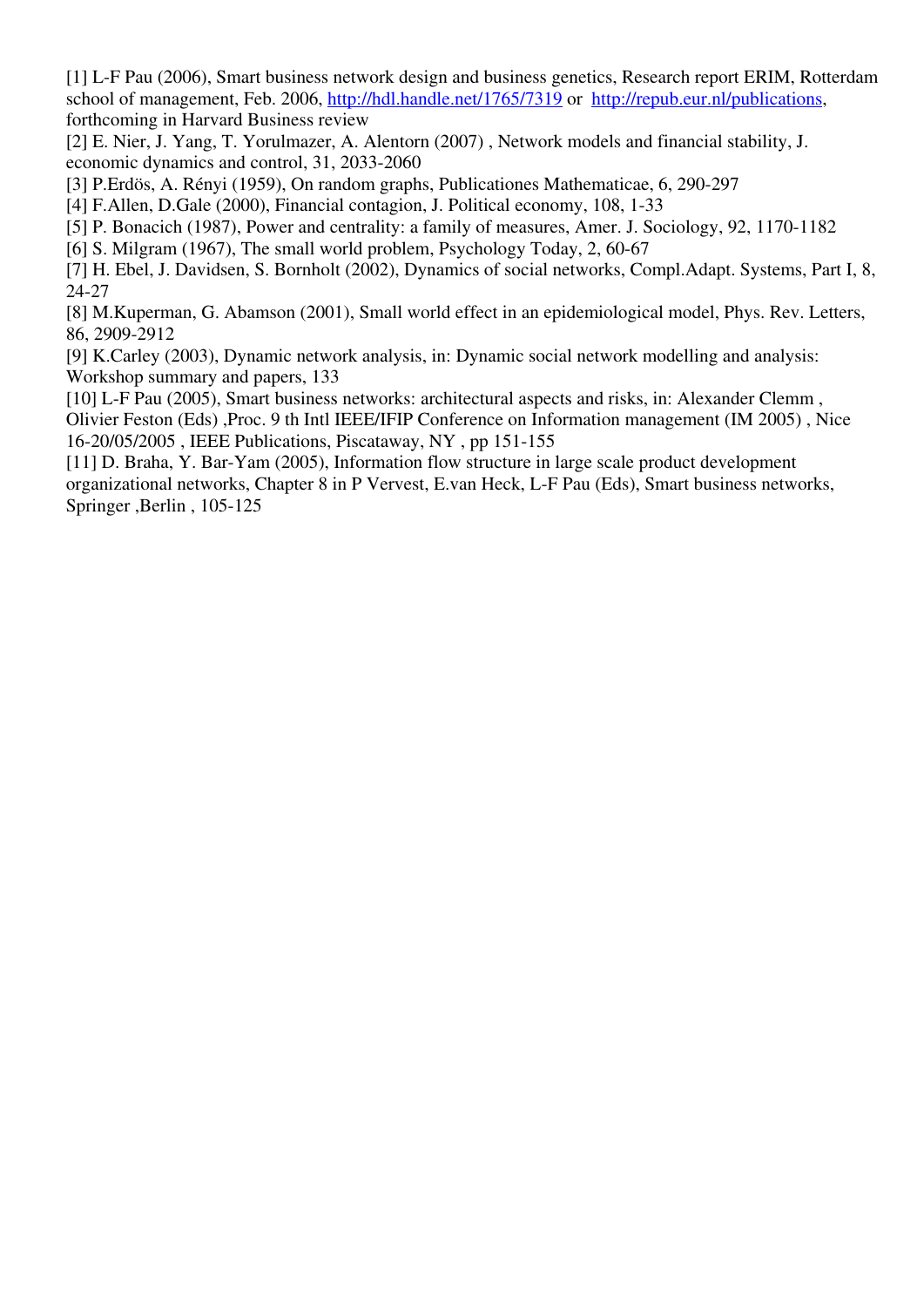## **Publications in the Report Series Research**<sup>∗</sup>  **in Management**

#### **ERIM Research Program: "Business Processes, Logistics and Information Systems"**

**2007** 

India: a Case of Fragile Wireless Service and Technology Adoption? L-F Pau and J. Motiwalla ERS-2007-011-LIS http://hdl.handle.net/1765/9043

Some Comments on the Question Whether Co-occurrence Data Should Be Normalized Ludo Waltman and Nees Jan van Eck ERS-2007-017-LIS http://hdl.handle.net/1765/9401

Extended Producer Responsibility in the Aviation Sector Marisa P. de Brito, Erwin A. van der Laan and Brijan D. Irion ERS-2007-025-LIS http://hdl.handle.net/1765/10068

Logistics Information and Knowledge Management Issues in Humanitarian Aid Organizations Erwin A. van der Laan, Marisa P. de Brito and S. Vermaesen ERS-2007-026-LIS http://hdl.handle.net/1765/10071

Bibliometric Mapping of the Computational Intelligence Field Nees Jan van Eck and Ludo Waltman ERS-2007-027-LIS http://hdl.handle.net/1765/10073

Approximating the Randomized Hitting Time Distribution of a Non-stationary Gamma Process J.B.G. Frenk and R.P. Nicolai ERS-2007-031-LIS http://hdl.handle.net/1765/10149

Application of a General Risk Management Model to Portfolio Optimization Problems with Elliptical Distributed Returns for Risk Neutral and Risk Averse Decision Makers Bahar Kaynar, S. Ilker Birbil and J.B.G. Frenk ERS-2007-032-LIS http://hdl.handle.net/1765/10151

Optimal Zone Boundaries for Two-class-based Compact 3D AS/RS Yugang Yu and M.B.M. de Koster ERS-2007-034-LIS http://hdl.handle.net/1765/10180

Portfolios of Exchange Relationships: An Empirical Investigation of an Online Marketplace for IT Services Uladzimir Radkevitch, Eric van Heck and Otto Koppius ERS-2007-035-LIS http://hdl.handle.net/1765/10072

From Closed-Loop to Sustainable Supply Chains: The WEEE case J. Quariguasi Frota Neto, G. Walther, J.Bloemhof, J.A.E.E van Nunen and T.Spengler ERS-2007-036-LIS http://hdl.handle.net/1765/10176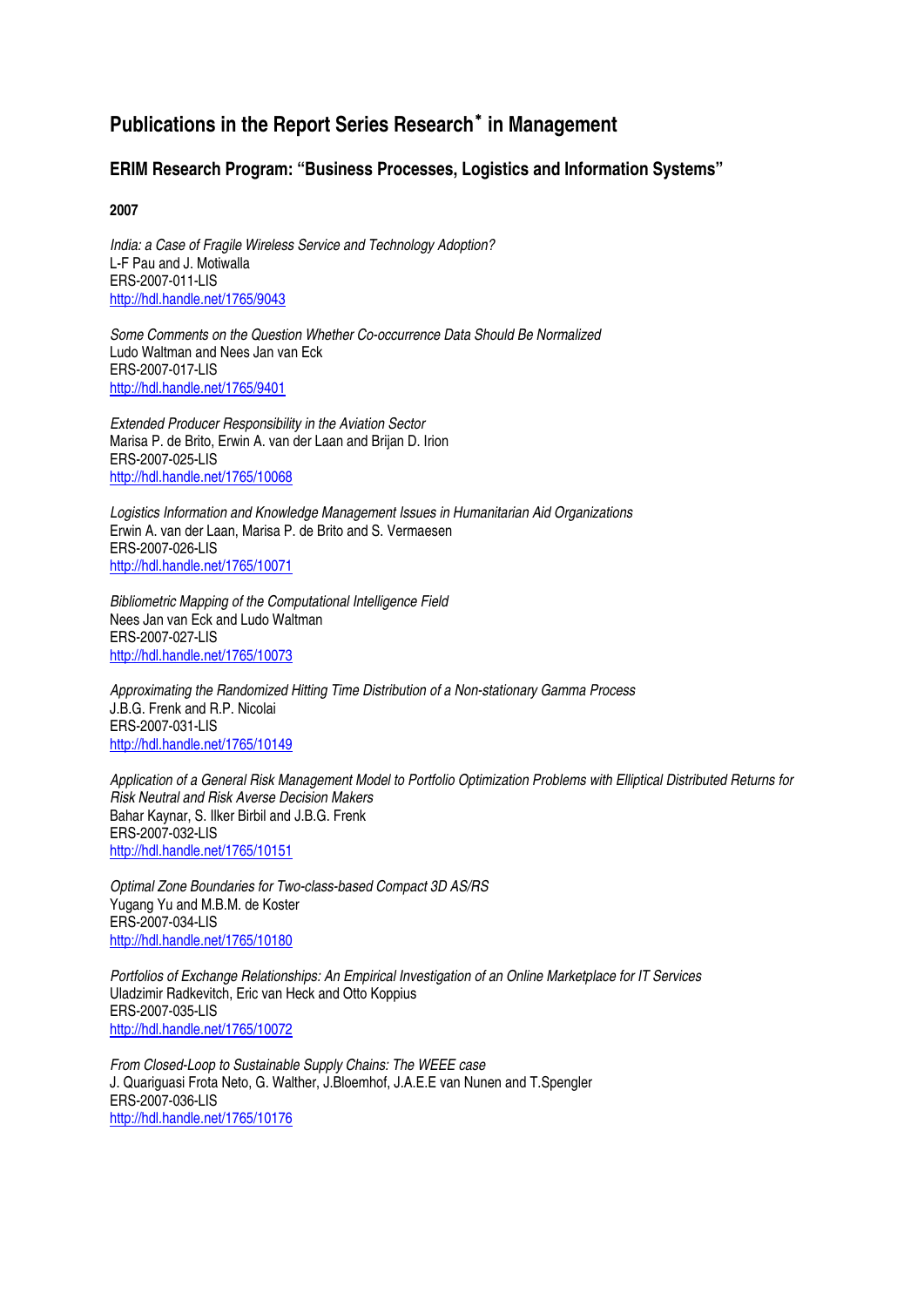A Methodology for Assessing Eco-Efficiency in Logistics Networks J. Quariguasi Frota Neto, G. Walther, J.Bloemhof, J.A.E.E van Nunen and T.Spengler ERS-2007-037-LIS http://hdl.handle.net/1765/10177

Strategic and Operational Management of Supplier Involvement in New Product Development: a Contingency Perspective Ferrie E.A. van Echtelt, Finn Wynstra and Arjan J. van Weele ERS-2007-040-LIS http://hdl.handle.net/1765/10456

How Will Online Affiliate Marketing Networks Impact Search Engine Rankings? David Janssen and Eric van Heck ERS-2007-042-LIS http://hdl.handle.net/1765/10458

Modelling and Optimizing Imperfect Maintenance of Coatings on Steel Structures R.P. Nicolai, J.B.G. Frenk and R. Dekker ERS-2007-043-LIS http://hdl.handle.net/1765/10455

Human Knowledge Resources and Interorganizational Systems Mohammed Ibrahim, Pieter Ribbers and Bert Bettonvil ERS-2007-046-LIS http://hdl.handle.net/1765/10457

Revenue Management and Demand Fulfilment: Matching Applications, Models, and Software Rainer Quante, Herbert Meyr and Moritz Fleischmann ERS-2007-050-LIS http://hdl.handle.net/1765/10464

Mass Customization in Wireless Communication Services: Individual Service Bundles and Tariffs Hong Chen and Louis-Francois Pau ERS-2007-051-LIS http://hdl.handle.net/1765/10515

Individual Tariffs for Mobile Services: Analysis of Operator Business and Risk Consequences Hong Chen and Louis-Francois Pau ERS-2007-052-LIS http://hdl.handle.net/1765/10516

Individual Tariffs for Mobile Services: Theoretical Framework and a Computational Case in Mobile Music Hong Chen and Louis-Francois Pau ERS-2007-053-LIS http://hdl.handle.net/1765/10517

Individual Tariffs for Mobile Communication Services Hong Chen and Louis-Francois Pau ERS-2007-054-LIS http://hdl.handle.net/1765/10518

Is Management Interdisciplinary? The Evolution of Management as an Interdisciplinary Field of Research and Education in the Netherlands Peter van Baalen and Luchien Karsten ERS-2007-047-LIS http://hdl.handle.net/1765/10537